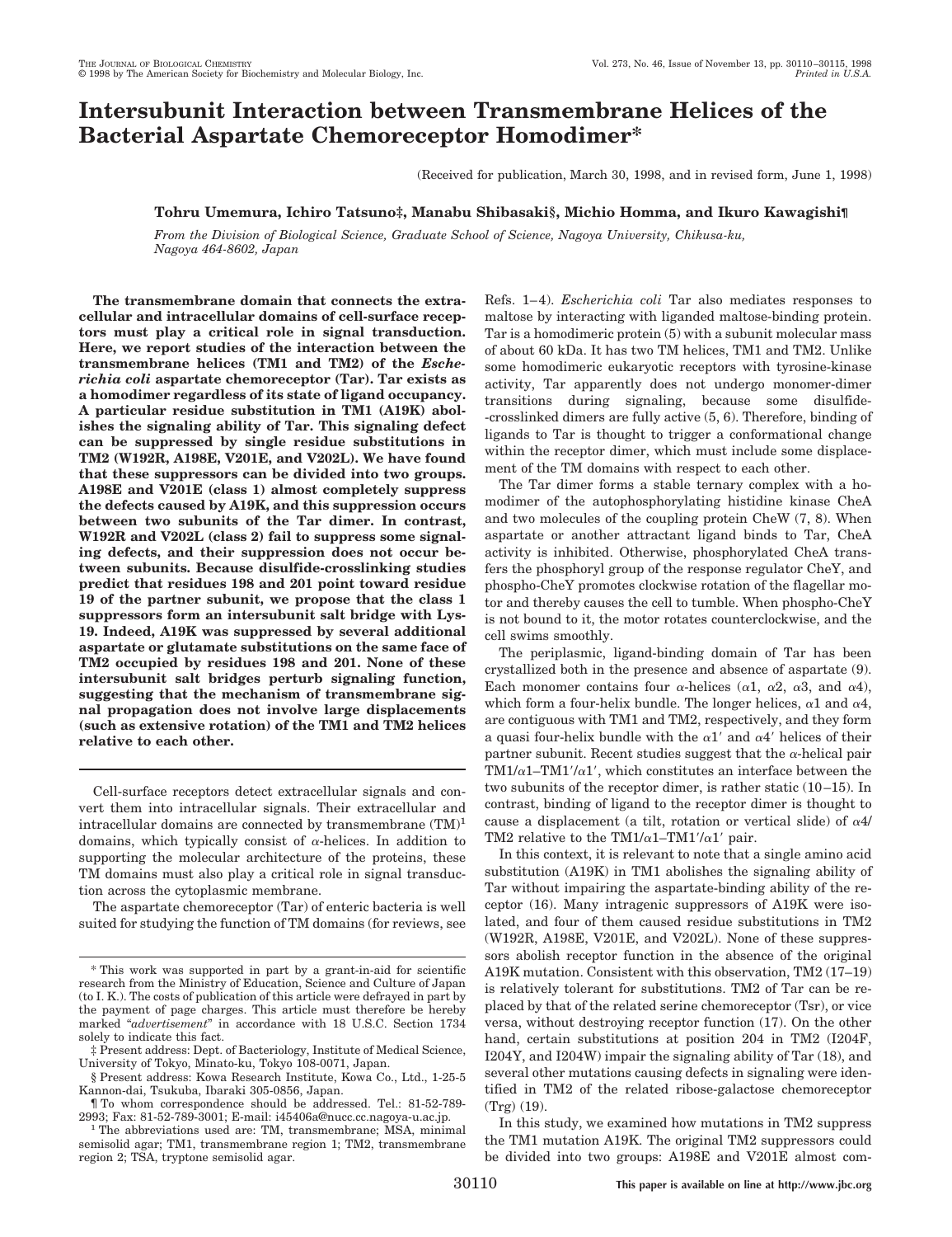pletely suppress the defects caused by A19K, whereas W192R and V202L fail to suppress some of the defects. Moreover, the former two mutations, but not the latter two, can suppress A19K even if they are present in the partner subunit of the dimer. A19K can also be suppressed by the introduction of negatively charged residues (Asp or Glu) at position 205 or Asp at position 201, suggesting that intersubunit suppression by A198E or A201E results from formation of a salt bridge between TM1 and TM2'. This finding places some clear constraints on the possible mechanisms of TM signaling.

#### EXPERIMENTAL PROCEDURES

*Bacterial Strains and Plasmids—*All strains used in this study are derivatives of *Escherichia coli* K-12. Strains RP4372*recA* (F<sup>-</sup> *thi thr leu met eda rpsL*  $\Delta(tar-tap)5201$  *tsr-1 recA*) (20) and KO607 ( $\Delta tsr-7021$  $\Delta(tar-tap)$ *5201*  $\Delta trg$ -100 recA) (21), both of which were provided by K. Oosawa of Nagoya University, were used as the plasmid hosts in chemotaxis assays. Strain DH5<sup>a</sup> (F<sup>2</sup> <sup>l</sup>- *recA1 hsdR17 endA1 gyrA96*  $supE44$  relA1 thi-1  $\Delta(argF\text{-}lacZXA)U169$   $\phi$ 80dlacZ $\Delta M15$ ) (22) was used for plasmid construction. A pBR322-based plasmid, pAK101, carries the wild-type *tar* gene (20). Its derivatives carrying *tar* genes encoding Tar-A19K or Tar-A19K with suppressors (W192R, A198E, V201E, V202L) were provided by K. Oosawa. Plasmid pIT6 was constructed by subcloning a *tar*-containing DNA fragment into the plasmid vector pSU18 (23), which contains the P15A replicon and the chloramphenicol acetyltransferase gene.

*Mutagenesis of Tar—*DNA manipulations were carried out using standard methods. Site-directed mutagenesis was performed by a twostep polymerase chain reaction (24) using plasmid pAK101 as the template and primers synthesized by Sawadi Technology (Tokyo). Polymerase chain reaction was carried out using ExTaq polymerase (Takara Shuzo, Kyoto) with 25 cycles of denaturing at 96 °C for 5 min, annealing at 58 °C for 30 s, and extension at 72 °C for 1 min. The polymerase chain reaction products were cloned between the *Xba*I and *Kpn*I sites of pAK101. *Eco*RV fragments (1.2 kilobases) containing the desired mutations were introduced into pAK101 or pIT6. The DNA sequences were verified by the dideoxy chain termination method.

*Swarm Assay of Chemotaxis—*Chemotaxis was examined in tryptone semisolid agar (TSA) (1% tryptone, 0.5% NaCl, 0.25% agar) or minimal semisolid agar (MSA) (0.05 M potassium phosphate buffer (pH 7.0), 1 mM MgSO4,1mM glycerol, 0.1 mM each of threonine, leucine, histidine, methionine, 1  $\mu$ g/ml thiamine, 1 mM (NH<sub>4</sub>)<sub>2</sub>SO<sub>4</sub>, and 0.25% agar), supplemented with 0.1 mm aspartic acid or maltose as needed. Ampicillin and/or chloramphenicol were added as required. Semisolid agar was inoculated with aliquots of exponential-phase cultures (about 4  $\times$  $10^6$  cells) and incubated at 30 °C.

*Temporal Assay of Chemotactic Response—*Temporal-stimulation assays were carried out essentially as described previously (25). Cells were grown at 30 °C in TG broth (1% tryptone, 0.5% NaCl, 0.5% (w/v) glycerol) with ampicillin and/or chloramphenicol. When necessary, 0.2% maltose was added. Cells were harvested in late exponential phase, washed twice with motility medium (10 mM potassium phosphate buffer (pH7.0), 0.1 mM EDTA, 0.1 mM methionine, 10 mM sodium DL-lactate), and resuspended in motility medium at room temperature. The swimming pattern of the cells was observed with a dark-field microscope and recorded on videotape. For time-course assays, the fraction of smoothswimming cells was determined every 30 s after the addition of an attractant. Video images were analyzed using an Argus-10 image processor (Hamamatsu Photonics K. K., Shizuoka). In an image integrated for 1 s, smooth-swimming and tumbling cells gave linear and blurreddot traces, respectively. The smooth-swimming fraction was defined as the percent fraction of smooth-swimming cells per total swimming cells.

*Analysis of Methylation Patterns—*Receptor methylation was assayed as described previously (26). Cells expressing wild-type or mutant Tar proteins were grown, harvested, and washed as described above. A chemoeffector was added to cells suspended in motility medium, and the suspension was then incubated at room temperature for 30 min. The cells were collected by centrifugation and suspended in SDS-loading buffer (67 mM Tris-HCl (pH 6.8), 8% glycerol, 1% SDS, 0.003% bromphenol blue) supplemented with 7.7% 2-mercaptoethanol. Samples were boiled for 3 min and subjected to SDS-polyacrylamide gel electrophoresis. Proteins were transferred onto a polyvinylidene difluoride membrane (Millipore Japan, Tokyo) using a semidry blotting apparatus (Biocraft, Tokyo). Anti-Tsr-T156C serum (27), which crossreacts with Tar, and alkaline phosphatase-conjugated goat anti-rabbit IgG (Kirkegaard & Perry Laboratories, Gaithersburg, MD) were used

## TABLE I

# *Properties of the Tar-A19K* · *Sup homodimers*

Wild-type and mutant Tar receptors were expressed in KO607, which lacks Tar and the related chemoreceptors Tsr, Trg, and Tap. Swarming ability was examined in MSA containing 0.1 mM aspartate (Asp) or 0.1 mM maltose (Mal). In temporal-stimulation assays, cells expressing any receptor other than Tar-A19K responded to aspartate (Asp), maltose (Mal), and glycerol (Glyc). After prolonged incubation with these chemoeffectors, the cells were examined to see if they had adapted to the stimuli. Significant  $(+)$ , weak  $(\pm)$ , or no  $(-)$  adaptation was observed.

| Tar                | Swarming ability |     | Adaptation ability |     |      |
|--------------------|------------------|-----|--------------------|-----|------|
|                    | Asp              | Mal | Asp                | Mal | Glyc |
| Wild type          |                  |     |                    |     |      |
| A19K               |                  |     | $NA^a$             | NΑ  | NΑ   |
| $A19K \cdot W192R$ |                  |     |                    | 土   |      |
| $A19K \cdot A198E$ |                  |     |                    |     |      |
| $A19K \cdot V201E$ |                  |     |                    |     |      |
| $A19K \cdot V202L$ |                  |     |                    |     |      |

*<sup>a</sup>* NA, not applicable due to lack of an initial response.

as the first and the second antibodies, respectively. Protein-antibody complexes were visualized in 5 ml of AP buffer (0.1 M Tris-HCl (pH 9.5), 1 M NaCl, 5 mM MgCl<sub>2</sub>) supplemented with 33  $\mu$ l of nitroblue tetrazolium solution (50 mg/ml in 70% (v/v) dimethylformamide) and 16.5  $\mu$ l of 5-bromo-4-chloro-3-indolylphosphate solution (50 mg/ml).

## RESULTS

*Identification of Two Classes of TM2 Suppressors of A19K—*We characterized the Tar proteins having the A19K substitution and a TM2 suppressor on the same subunit (collectively referred to as Tar-A19K·Sup) (Table I). These proteins were expressed in strain KO607, which lacks all of the methylaccepting chemoreceptors except Aer, which mediates aerotactic responses (28, 29). The resulting transformants were tested for their swarming ability. In TSA and MSA-aspartate (MSA-Asp), cells expressing any Tar-A19K·Sup protein formed swarms like those of cells expressing wild-type Tar. In MSAmaltose (MSA-Mal), however, cells expressing Tar-A19K·W192R or V202L did not swarm well, whereas the swarms made by cells expressing Tar-A19K·A198E or V201E were comparable with those of cells expressing wild-type Tar.

In temporal-stimulation assays, responses to aspartate or maltose of cells expressing any Tar-A19K·Sup were similar to those of cells expressing wild-type Tar, and the threshold attractant concentrations (apparent sensitivities to the attractants) were similar. However, adaptation to maltose was impaired in cells expressing Tar-A19K·W192R or V202L, whereas cells expressing Tar-A19K·A198E or V201E adapted normally to maltose. In contrast, cells expressing any Tar-A19K·Sup adapted to aspartate indistinguishably from cells expressing wild-type Tar.

These results suggest that the TM2 suppressors can be classified into two groups. Class 1 suppressors (A198E and V201E) almost completely suppressed the signaling and adaptation defects caused by A19K. Class 2 suppressors (W192R and V202L) did not suppress some of the defects, notably those in adaptation to maltose.

*Trans Suppression of A19K by the Class 1 Suppressors—*To address how the TM2 substitutions suppress defects caused by A19K, we tested their ability to suppress an A19K substitution in the partner subunit. We reported previously that A198E suppresses A19K *in trans* and used this system to ask whether a receptor dimer with only one intact signaling domain can mediate an attractant response to aspartate (30). Subsequently, we constructed a series of mutant Tar proteins having one of the TM2 suppressors and the aspartate-binding site alteration T154P. These mutant proteins (collectively referred to as Tar-T154P·Sup) were co-expressed with Tar-A19K in strain RP4372*recA*, which lacks Tar and the related chemore-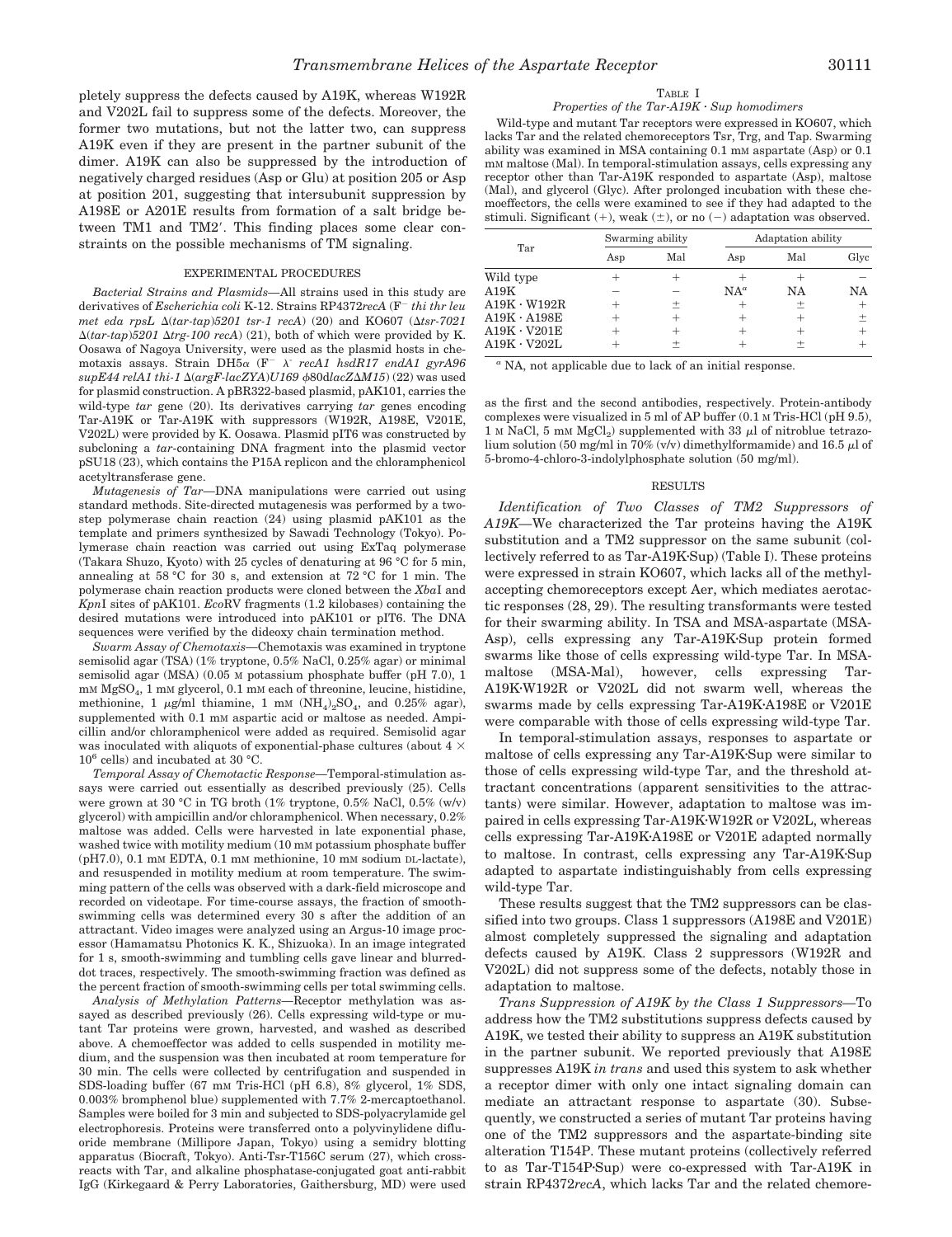

FIG. 1. **The strategy for intersubunit suppression.** *A*, a functional  $(+)$  homodimer of Tar with A19K (*star*) and its suppressor (Sup) (*circle*); *B*, co-expression of Tar-A19K and Tar-T154P·Sup. Tar-Sup is functional, and so the mutation T154P (*triangle*), which causes a severe defect in aspartate sensing, was introduced into Tar-Sup. The function of the heterodimer of Tar-A19K and Tar-T154P·Sup (*right*) can be monitored, because neither of the homodimers (*left* and *center*) can

ceptors Tsr and Tap (Fig. 1). Immunoblots verified that all of the mutant proteins were expressed (data not shown). Essentially similar results were obtained when the mutant proteins were expressed in strain KO607.

These cells were then tested for their swarming ability in MSA-Asp (Fig. 2) and TSA (not shown). In TSA or MSA-Asp, neither of these Tar derivatives alone supported formation of swarm rings, indicating that the homodimers of these Tar proteins do not mediate an attractant response to aspartate, as expected. However, cells expressing both Tar-A19K and Tar-T154P·A198E or V201E swarmed well in both TSA and MSA-Asp. In contrast, neither W192R nor V202L *in trans* could suppress the defect in swarming caused by A19K.

We then examined the attractant responses of these cells to aspartate directly, using the temporal-stimulation assay (Fig. 3). Again, cells expressing Tar-A19K or any Tar-T154P·Sup protein alone did not respond to aspartate (data not shown). However, cells expressing Tar-T154P-A198E or V201E with Tar-A19K, did respond to aspartate. The concentration of aspartate required for a half-maximal response was similar to that of cells expressing wild-type Tar. However, cells co-expressing Tar-A19K and Tar-T154P·W192R or V202L did not respond, even to 0.01 M aspartate. These results indicate that the class 1 suppressors, but not the class 2 suppressors, can suppress the defect in signaling caused by the A19K substitution on the partner subunit (intersubunit suppression).

*Identification of Suppressors of A19K among Asp or Glu Substitutions at Residues Near A198 and V201—*The class 1 (intersubunit) suppressors A198E and V201E introduce a negatively charged residue into TM2, whereas the other suppressors introduce a positively charged or uncharged residue. Furthermore, disulfide-crosslinking studies of TM1 and TM2 (10, 11, 31, 32) predict that residues 198 and 201 of one subunit face residue 19 of the partner subunit (Fig. 4). Therefore, we propose that intersubunit suppression results from formation of a salt bridge between the  $\epsilon$ -amino group of Lys-19 and the  $\gamma$ -carboxyl group of the suppressing Glu residue (Glu-198 or Glu-201).

To test this hypothesis, we introduced Asp or Glu into positions on the face of TM2 helix predicted to be facing the partner subunit (Fig. 4). Immunoblots demonstrated that the mutant proteins were expressed (data not shown). Cells expressing these proteins were tested for their swarming ability (Fig. 5). In MSA-Asp, they produced three types of swarms (Fig. 5). (i) Cells expressing Tar-A19K·A198E, V201D, V201E, L205D, or L205E produced swarm rings that were as sharp as although smaller than that of cells expressing wild-type Tar. (ii) Cells expressing Tar-A19K-I204D or I204E produced small and dif-



mediate an aspartate response  $(-)$ . The set of  $F$ <sub>IG.</sub> 2. **Swarming abilities of RP4372***recA* cells co-expressing **Tar-A19K and Tar-T154P**z**Sup from compatible plasmids.** Overnight cultures were spotted onto MSA containing ampicillin, chloramphenicol, and 0.1 mM aspartate. The plate was incubated at 30 °C. The Tar proteins present are: *a*, wild-type Tar; *b*, no Tar; *c*, Tar-A19K; *d*, Tar-T154P; *e*, Tar-A19K + Tar-T154P; *f*, Tar-A19K + Tar-T154P·W192R; *g*, Tar-A19K + Tar-T154P·A198E; *h*, Tar-A19K + Tar-T154P·V201E; *i*, Tar-A19K + Tar-T154P·V202L; *j*, Tar-T154P·W192R; *k*, Tar-T154P·A198E; *l*, Tar-T154P·V201E; *m*, Tar-T154P·V202L.



FIG. 3. **Aspartate-sensing abilities of heterodimers containing** Tar-A19K and Tar-T154P·Sup. Various concentrations of aspartate were added to a suspension of cells expressing wild-type Tar (●) or co-expressing Tar-A19K with Tar-T154P (O), Tar-T154P·W192R ( $\diamond$ ), Tar-T154P·A198E ( $\triangle$ ), Tar-T154P·V201E ( $\square$ ), or Tar-T154P·V202L ( $\triangledown$ ). After 20 s, the smooth-swimming fractions of the cells were measured.

fuse swarms. (iii) Cells expressing Tar-A19K·A198D, A208D, or A208E produced no swarm ring. Essentially, similar swarming patterns were observed in TSA (data not shown).

In temporal-stimulation assays, the first group of cells showed almost the same threshold for aspartate as cells expressing wild-type Tar (Fig. 6*A*), despite the varied diameters of the swarms formed by the mutants. The second group of cells did not give a significant response immediately after the addition of aspartate (Fig. 6*B*). However, their smooth-swimming fractions increased up to 30% within 30 s (data not shown). In contrast, the third group of cells did not respond to aspartate at all (Fig. 6*C*). These results demonstrate that A19K can be suppressed by Asp or Glu substitutions for Ala-198, Val-201, and Leu-205 (except A198D), suggesting that the basis of suppression really is the formation of a salt bridge between Lys-19 and an introduced negatively charged residue.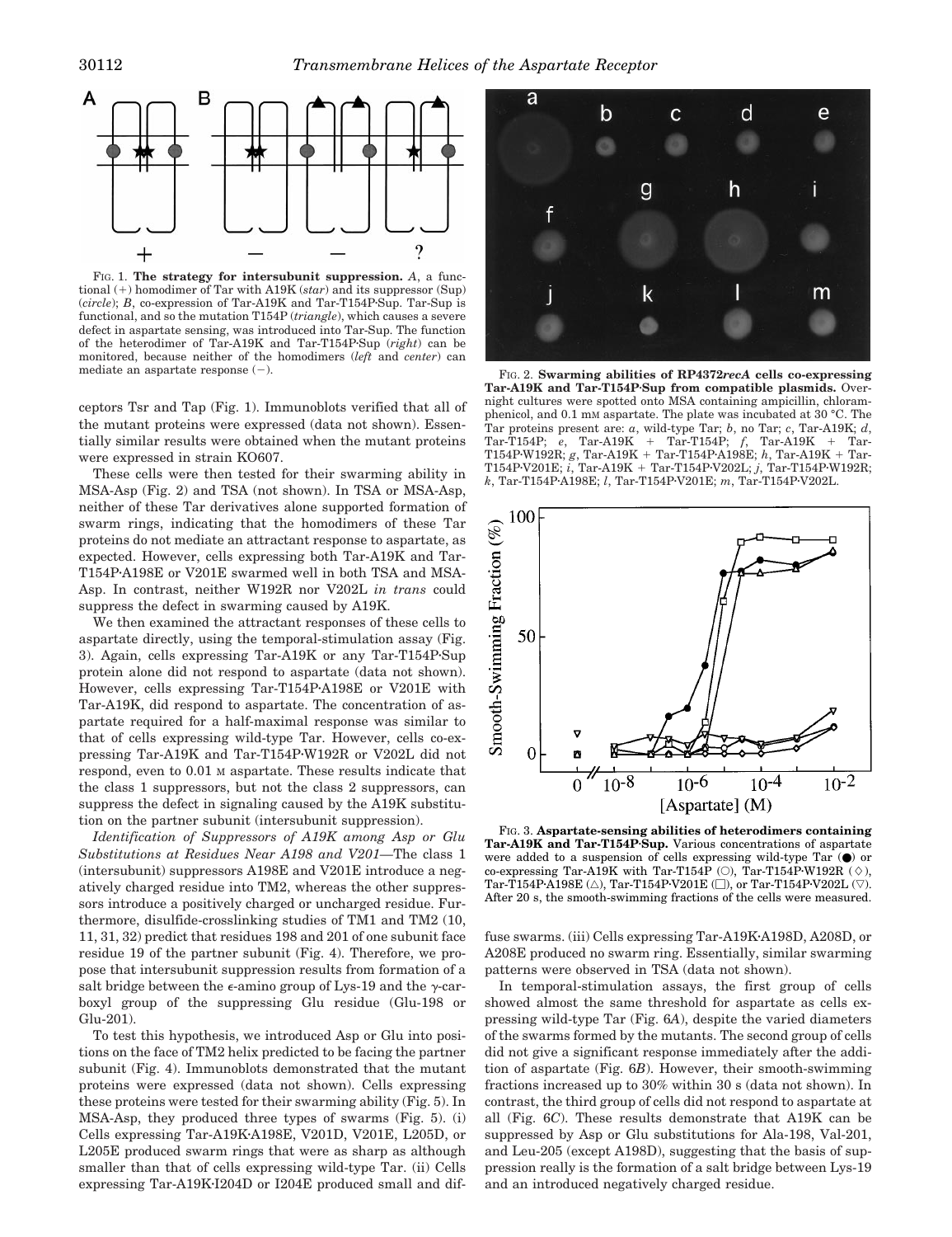

FIG. 4. **Schematic representation of the TM domains of the Tar homodimer.** The relative orientation of the putative  $\alpha$ -helices (TM1, TM1', TM2, and TM2') is based on disulfide-crosslinking studies (10, 11, 31, 32). The view is from the periplasmic surface (after Ref. 10). *Closed circles*, positions at which substitutions created class 1 suppressors; *gray circles*, positions at which substitutions generated class 2 suppressors; *hatched circles*, positions at which Asp or Glu substitutions did not fully suppress A19K. The *circle* with a *black center* at position 198 indicates that A198E suppressed, whereas A198D did not.



FIG. 5. **Suppression of A19K by Asp or Glu substitutions in TM2.** RP4372*recA* cells expressing each mutant Tar were examined for their swarming ability in MSA containing ampicillin and 0.1 mM aspartate as described in the legend to Fig. 2. The Tar proteins present are: *a*, wild-type Tar; *b*, no Tar; *c*, Tar-A19K; *d*, Tar-A19K·A198D; *e*, Tar-A19K·V201D; *f*, Tar-A19K·V205D; *h*, Tar-A19KzV201D; *f*, Tar-A19KzI204D; *g*, Tar-A19KzL205D; *h*, Tar-A19K·A208D; *i*, Tar-A19K·A198E; *j*, Tar-A19K·V201E; *k*, Tar-A19K·I204E; *l*, Tar-A19K·L205E; *m*, Tar-A19K·A208E.

We also examined the expression levels and methylation patterns of these mutant Tar proteins by immunoblotting (Fig. 7). Multiple methylation of a chemoreceptor by CheR causes stepwise increases in its mobility in SDS-polyacrylamide gel electrophoresis (33–36). All of the mutant receptors were detected in whole cell lysates, although their amounts and levels of methylation varied substantially. Stimulation of methylation by the addition of aspartate was observed with receptors that mediated responses to aspartate (Tar-A19K-A198E, V201D, V201E, L205D, and L205E) but not with those that mediated little or no responses to aspartate (Tar-A19K-A198D, I204D, I204E, A208D, and A208E).

*Trans Suppression of A19K by Asp or Glu Substitutions in TM2—*We also tested for *trans* suppression of A19K by the Asp or Glu substitutions. In MSA-Asp, RP4372*recA* cells co-expressing Tar-A19K with Tar-T154P-V201D, L205D, or  $L205E$ produced swarm rings comparable with those of cells expressing wild-type Tar (Fig. 8). In contrast, cells co-expressing Tar-A19K with Tar-T154P·A198D, I204D, I204E, A208D, or A208E produced little or no swarm ring. Essentially similar swarming



FIG. 6. Aspartate-sensing ability of homodimers of Asp- or Glu**substituted Tar-A19K.** Responses to aspartate mediated by wild-type Tar ( $\bullet$ ), Tar-A19K (O), or Tar-A19K with A198D ( $\diamond$ ), A198E ( $\bullet$ ), V201D ( $\triangle$ ), V201E ( $\blacktriangle$ ), I204D ( $\triangledown$ ), I204E ( $\nabla$ ), L205D ( $\square$ ), L205E ( $\square$ ), A208D ( $\triangleright$ ), or A208D ( $\triangleright$ ) were determined as described in the legend to Fig. 3. *A*, cells that showed aspartate responses comparable with that mediated by wild-type Tar; *B*, cells that showed marginal responses to aspartate; *C*, cells that did not respond to aspartate.

patterns were observed in TSA (data not shown). These results demonstrate that V201D, L205D, and L205E can suppress A19K *in trans*. Thus, V201D, L205D, and L205E are also class 1 suppressors.

# DISCUSSION

In this study, we examined how single amino acid substitutions in TM2 suppress the detrimental substitution A19K in TM1. A19K does not affect the ligand binding, but it does abolish signaling ability (16). Our results divide the four suppressors in TM2 into two groups. The A198E and V201E substitutions (class 1 suppressors) almost completely reverse the defects caused by A19K, and this effect can be exerted between the two subunits of the Tar dimer. In contrast, the W192R and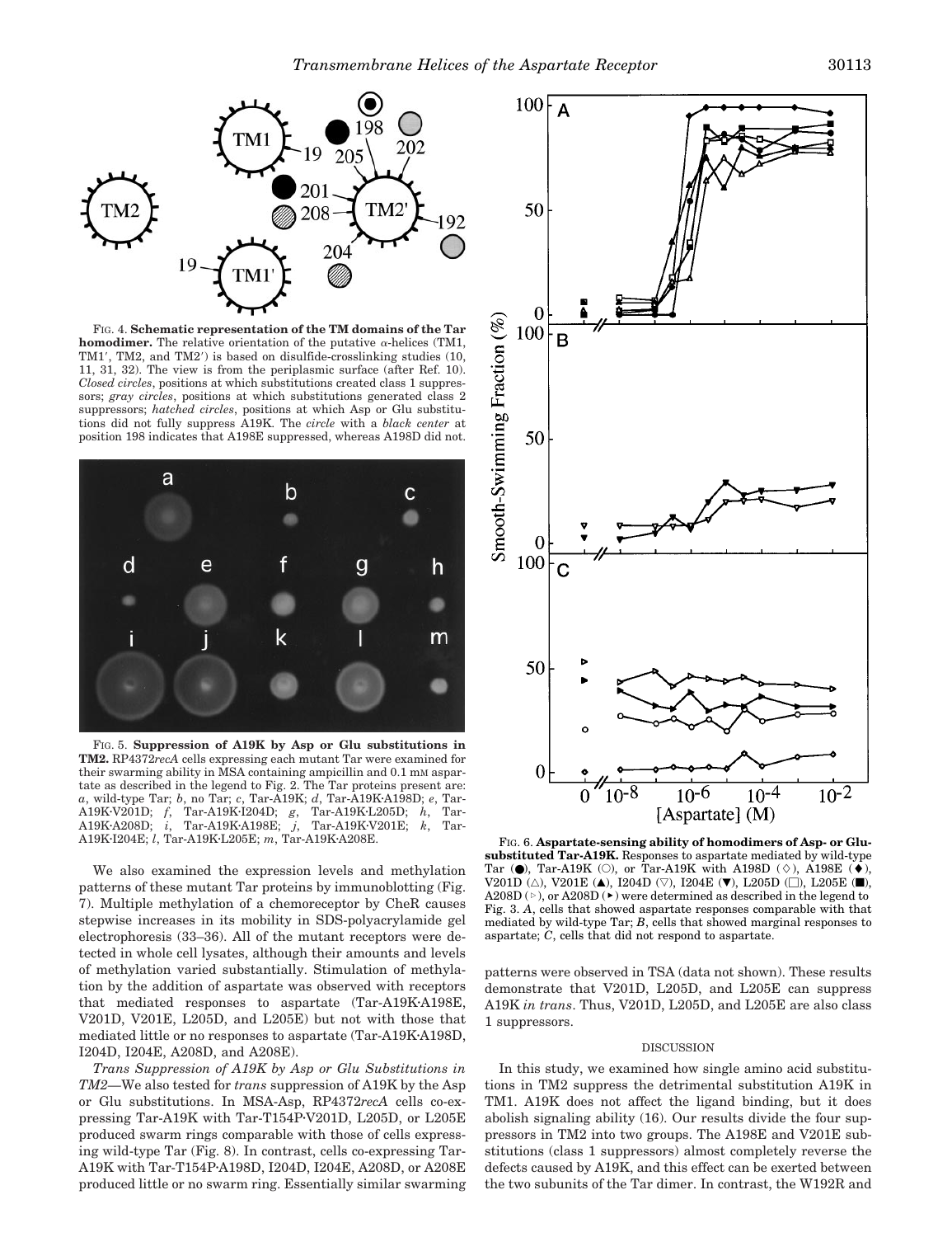

FIG. 7. **Expression levels and methylation patterns of Asp- or Glu-substituted Tar-A19K proteins.** RP4372*recA* cells expressing wild-type or mutant Tar receptors were incubated with  $(+)$  or without  $(-)$  10 mM aspartate  $(Asp)$ , and whole cell lysates were subjected to SDS-polyacrylamide gel electrophoresis and immunoblotted with anti-Tsr serum. *None*, no Tar; *WT*, wild-type Tar; *A19K*, Tar-A19K; *A198D etc.*, Tar-A19K·A198D *etc.*; *Nonsp.*, a band cross-reacting nonspecifically with the serum.



FIG. 8. *Trans* **suppression of A19K by Asp or Glu substitutions in TM2.** RP4372*recA* cells co-expressing Tar-A19K and Tar-T154P with an Asp or Glu substitution from compatible plasmids were examined for their swarming ability as described in the legend to Fig. 2. The Tar proteins present are: *a*, wild-type Tar; *b*, no Tar; *c*, Tar-A19K; *d*, Tar- $T154P; e, Tar-A19K + Tar-T154P; f, Tar-A19K + Tar-T154P·A198D; g,$ Tar-A19K + Tar-T154P·V201D; *h*, Tar-A19K + Tar-T154P·I204D; *i*,  $\text{Tar-A19K} + \text{Tar-T154P·L205D}; j, \text{Tar-A19K} + \text{Tar-T154P·A208D}; k,$ Tar-A19K + Tar-T154P·A198E; *l*, Tar-A19K + Tar-T154P·V201E; *m*,  $\label{eq:7.1} \text{Tar-A19K + Tar-T154P-I204E; } n, \text{ Tar-A19K + Tar-T154P-L205E; } o,$ Tar-A19K + Tar-T154P·A208E; *p*, Tar-T154P·A198D; *q*, Tar-T154P·V201D; *r*, Tar-T154P·I204D; *s*, Tar-T154P·L205D; *t*, Tar-T154P·A208D; *u*, Tar-T154P·A198E; *v*, Tar-T154P·V201E; *w*, Tar-T154P·I204E; *x*, Tar-T154P·L205E; *y*, Tar-T154P·A208E.

V202L substitutions (class 2 suppressors) fail to suppress some signaling defects, and suppressions did not occur between subunits. This finding supports the validity of the experimental design for intersubunit suppression, because it excludes the possibility that apparent intersubunit suppression results from compensation of smooth swimming biased signaling of the Tar-A19K homodimer by tumbling biased signaling of the Tar-T154P·Sup homodimer.

Disulfide-crosslinking studies predict that residues 198 and 201 of TM2 point toward residue 19 of TM1 $'(Lys-19')$  (Fig. 4). Therefore, the  $\gamma$ -carboxyl groups of the glutamate residues of the class 1 suppressors are likely to form an intersubunit salt bridge with the  $\epsilon$ -amino group of Lys-19'. Consistent with this, all of the same-site pseudorevertants isolated from A19K are to introduce uncharged residues (Ile, Thr, and Gln) (16).

The possibility of salt bridge formation might be tested by changing ionic strength. However, such *in vivo* experiments should be difficult, because *E. coli* cells show abnormal responses to higher salt concentrations without chemoreceptors or any other chemotactic signaling proteins (termed pseudotumbling) (37). The hypothesis might also be examined by introducing a negative charge in TM1 and a positive charge in TM2. Although either of these mutations might be detrimental and suppressed by a positive charge in TM2 or a negative charge in TM1, respectively, there is no obvious candidate for such mutation (it should be noted that W192R is harmless).

Perhaps the most realistic way to test the salt bridge formation is to systematically introduce Asp or Glu substitutions on the face of the TM2 helix on which residues 198 and 201 are located. Indeed, some of these mutations (V201D, L205D, and L205E) reversed the defects caused by A19K, whereas others (A198D, I204D, I204E, A208D, and A208E) produced little or no suppression. The effective suppressors result from substitutions for residues 198, 201, and 205 that are predicted to face Lys-19' (Fig. 4). On the other hand, substitutions that do not suppress, with the exception of A198D, are predicted to be located further from Lys-19'. The positively charged side chain of Lys-19 probably disturbs normal packing of the four TM helices (TM1, TM1', TM2, and TM2'), and introduction of a negatively charged residue in TM2<sup>'</sup> may restore this packing by creating a salt bridge between TM1 and TM2'.

It is striking that A198D and A198E had such different effects. An Asp residue at position 198 might not extend far enough to form a salt bridge with Lys-19' or, if a salt bridge does form, it might affect the receptor structure and function. Hydrophobic interaction between TM1 and TM2' might be important for the receptor architecture, and a charge-neutralizing salt bridge might restore such interactions. A similar salt bridge between TM helices has been implicated in the structural stabilization of wild-type lactose permease (38, 39).

The interhelical salt bridges have another, perhaps more important, implication for signal transduction. They would probably be maintained upon binding and release of a small molecule-like aspartate. The enthalpies  $(\Delta H)$  of formation of the various salt bridges cannot be calculated precisely, but they should be larger than the enthalpy  $(-18 \text{ kcal/mol})$  reported for serine binding to Tsr (40). Therefore, the salt bridges presumably restrict the potential ability of TM1 and TM2' to move relative to one another during the signal-transduction cycle.

Recent studies have provided good evidence that TM1 and TM1' do not have to move relative to one another for effective TM signaling to take place after ligand binding  $(10-15)$ . Rather, vertical displacement, tilting, or rotation of TM2 relative to TM1 seems to be the critical element in signaling. These findings predict that ligand binding may cause both intra- and intersubunit displacement of TM2. The multiple interhelical salt bridges that are compatible with receptor function argue that such a displacement cannot be too large. These small movements of TM2, however, may trigger structural changes in the cytoplasmic domains that are essential for signal production. Such changes have been suggested to occur between subunits (41–45) as well as within a subunit (or between dimers) (30, 46, 47).

The mode(s) of suppression by W192R and V202L are still unknown. These mutations might exert their effects within a subunit or they might be effective only when they are placed in